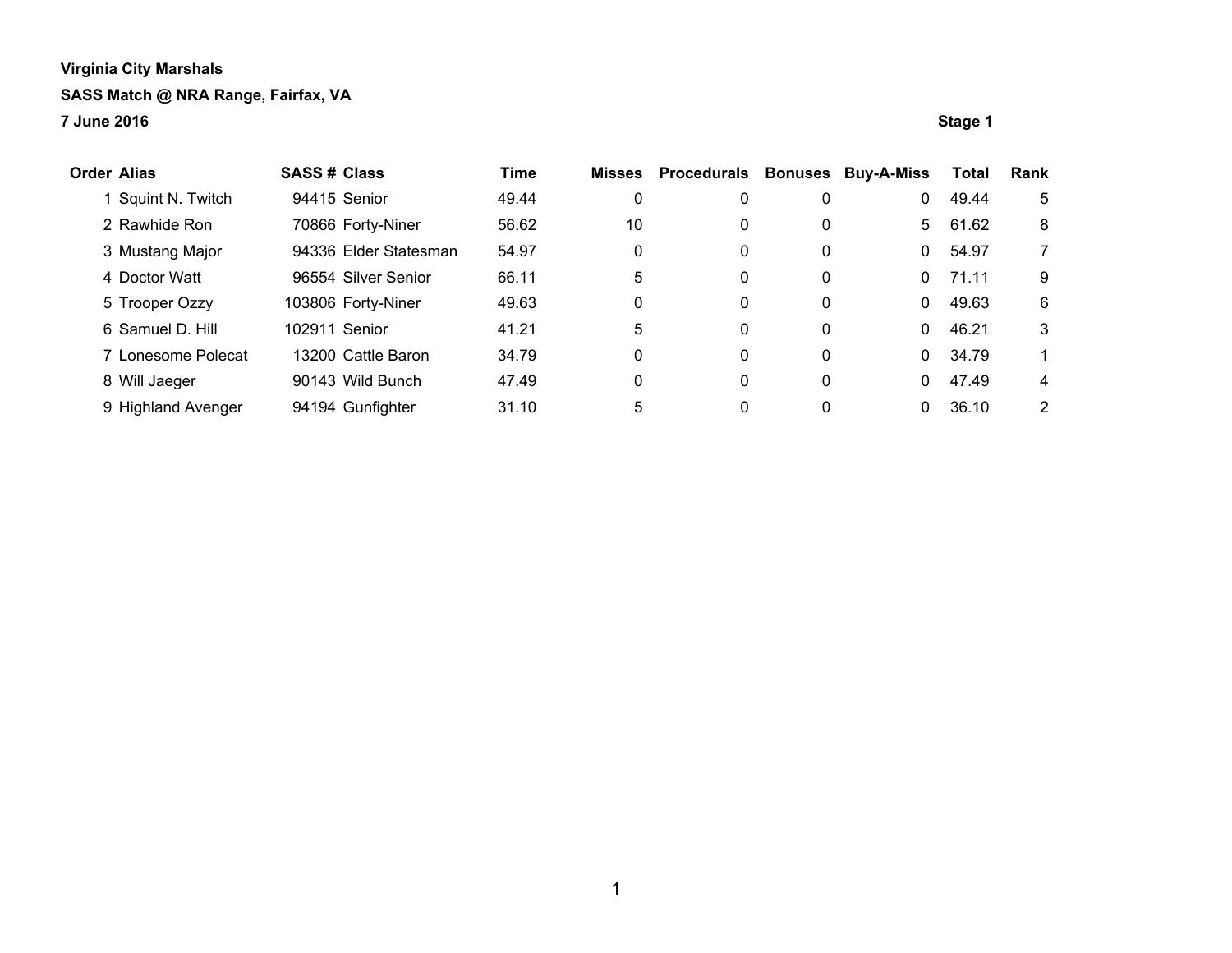#### **7 June 2016 Stage 2**

| Order Alias        | <b>SASS# Class</b> |                       | <b>Time</b> | <b>Misses</b> | <b>Procedurals</b> | <b>Bonuses</b> | <b>Buy-A-Miss</b> | <b>Total</b> | Rank |
|--------------------|--------------------|-----------------------|-------------|---------------|--------------------|----------------|-------------------|--------------|------|
| Squint N. Twitch   |                    | 94415 Senior          | 46.90       | 0             | 0                  | 0              | 0                 | 46.90        | 6    |
| 2 Rawhide Ron      |                    | 70866 Forty-Niner     | 25.09       | 5             | 0                  | 0              | 0                 | 30.09        |      |
| 3 Mustang Major    |                    | 94336 Elder Statesman | 57.46       | 0             | 0                  | 0              | 0                 | 57.46        | 8    |
| 4 Doctor Watt      |                    | 96554 Silver Senior   | 71.84       | 0             | 0                  | 0              | 0                 | 71.84        | 9    |
| 5 Trooper Ozzy     |                    | 103806 Forty-Niner    | 40.25       | 0             | 0                  | 0              | 0                 | 40.25        | 4    |
| 6 Samuel D. Hill   | 102911 Senior      |                       | 38.22       | 10            | 0                  | 0              | 0                 | 48.22        | 7    |
| 7 Lonesome Polecat |                    | 13200 Cattle Baron    | 36.94       | 0             | 0                  | 0              | 0                 | 36.94        | 3    |
| 8 Will Jaeger      |                    | 90143 Wild Bunch      | 42.37       | 0             | 0                  | 0              | 0                 | 42.37        | 5    |
| 9 Highland Avenger |                    | 94194 Gunfighter      | 30.54       | 5             | 0                  | 0              |                   | 35.54        | 2    |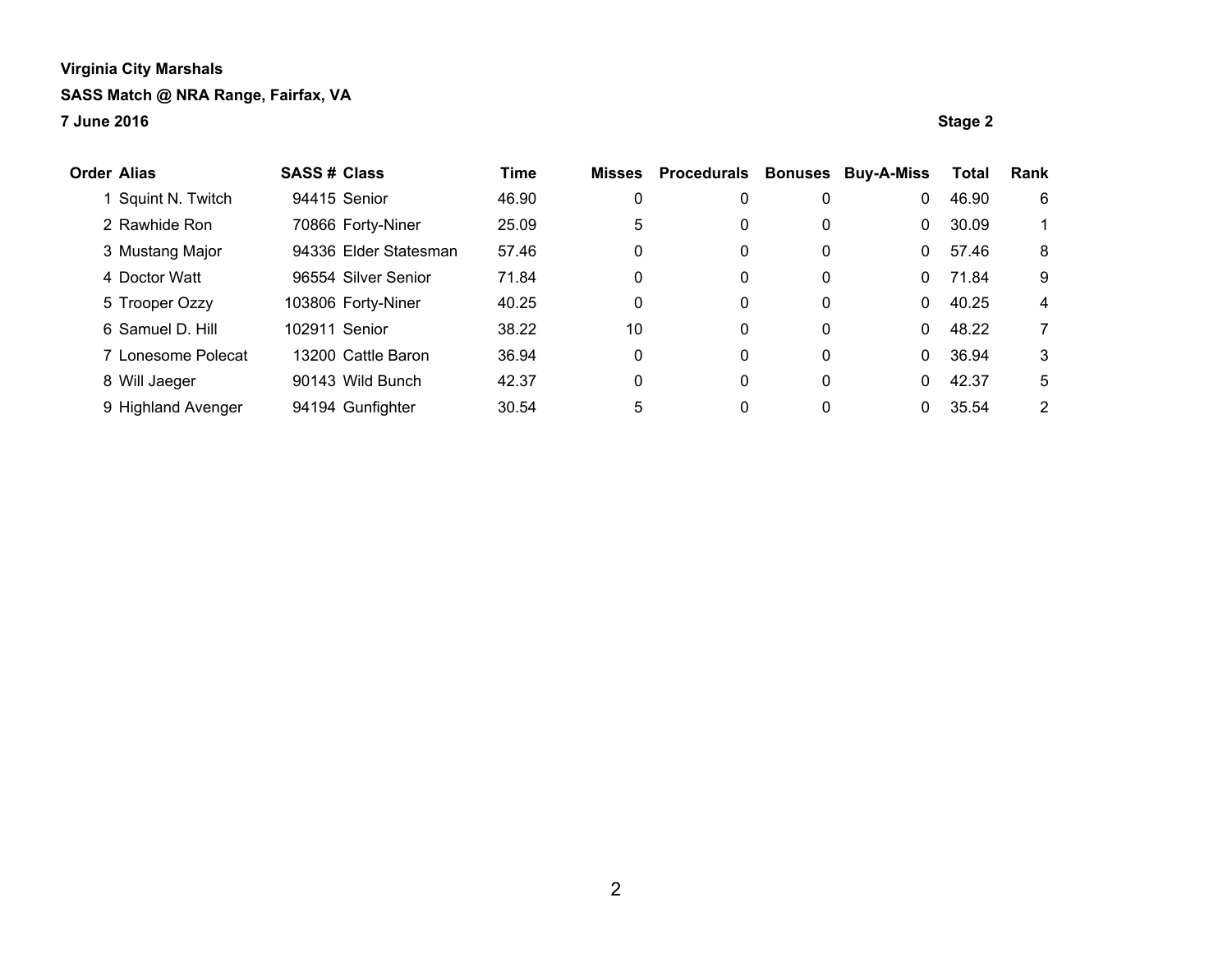**7 June 2016 Stage 3**

| Order Alias        | <b>SASS# Class</b> |                       | <b>Time</b> | <b>Misses</b> | <b>Procedurals</b> | <b>Bonuses</b> | <b>Buy-A-Miss</b> | <b>Total</b> | Rank |
|--------------------|--------------------|-----------------------|-------------|---------------|--------------------|----------------|-------------------|--------------|------|
| Squint N. Twitch   |                    | 94415 Senior          | 43.09       | 0             | 0                  | 0              | 0                 | 43.09        | 4    |
| 2 Rawhide Ron      |                    | 70866 Forty-Niner     | 32.44       | 0             | 0                  | 0              | 0                 | 32.44        |      |
| 3 Mustang Major    |                    | 94336 Elder Statesman | 55.44       | 0             | 0                  | 0              | 0                 | 55.44        | 7    |
| 4 Doctor Watt      |                    | 96554 Silver Senior   | 62.34       | 5             | 0                  | 0              | 5                 | 62.34        | 8    |
| 5 Trooper Ozzy     |                    | 103806 Forty-Niner    | 38.52       | 0             | 0                  | 0              | 0                 | 38.52        | 3    |
| 6 Samuel D. Hill   | 102911 Senior      |                       | 49.38       | $\Omega$      | 0                  | 0              | 0                 | 49.38        | 5    |
| 7 Lonesome Polecat |                    | 13200 Cattle Baron    | 38.67       | 30            | 0                  | 0              | 0                 | 68.67        | 9    |
| 8 Will Jaeger      |                    | 90143 Wild Bunch      | 50.37       | 5             | 0                  | 0              | 0                 | 55.37        | 6    |
| 9 Highland Avenger |                    | 94194 Gunfighter      | 31.99       | 5             | 0                  | 0              |                   | 36.99        | 2    |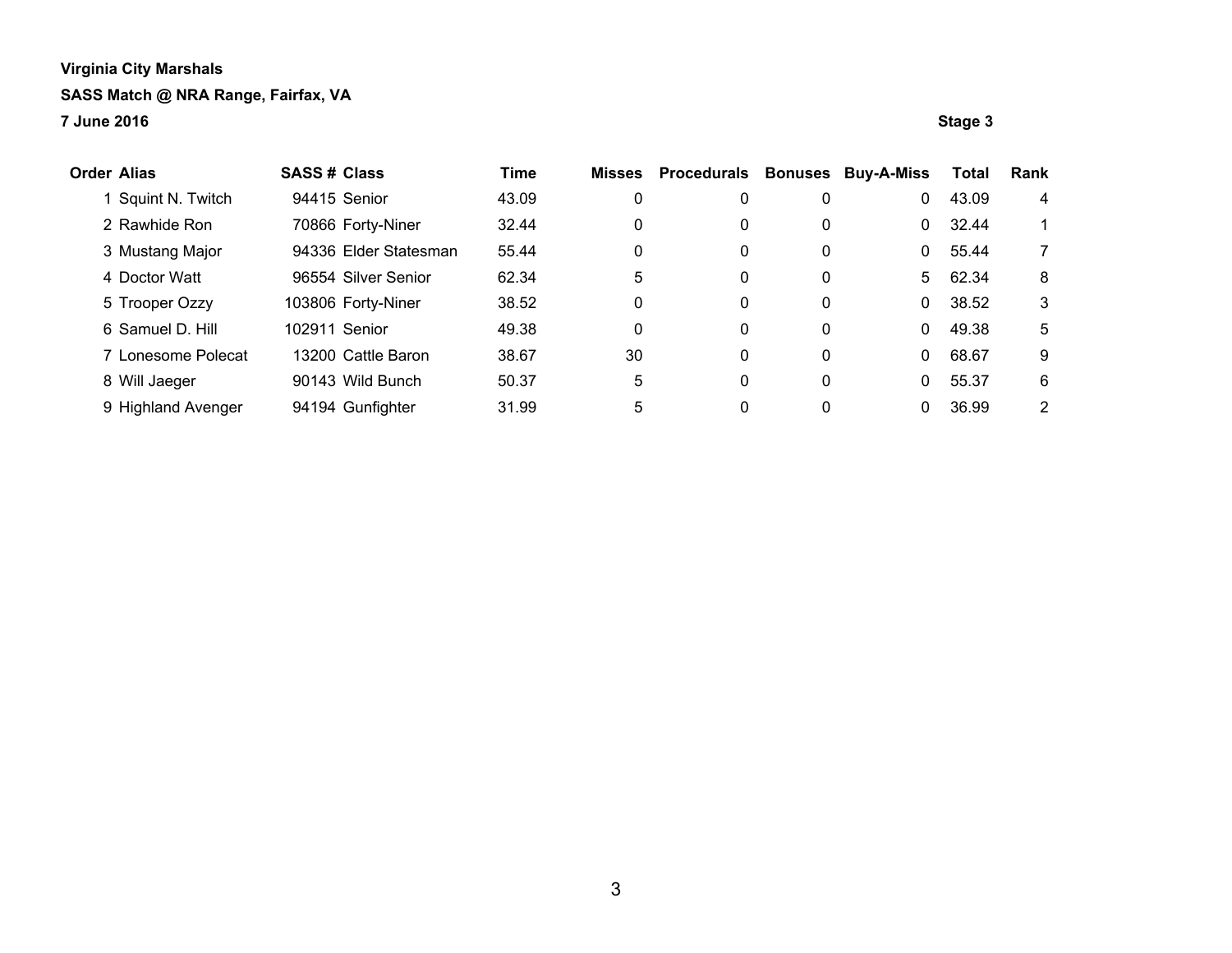#### **7 June 2016 Stage 4**

| Order Alias        | <b>SASS# Class</b> |                       | <b>Time</b> | <b>Misses</b> | <b>Procedurals</b> | <b>Bonuses</b> | <b>Buy-A-Miss</b> | <b>Total</b> | Rank |
|--------------------|--------------------|-----------------------|-------------|---------------|--------------------|----------------|-------------------|--------------|------|
| Squint N. Twitch   |                    | 94415 Senior          | 55.88       | 0             | 0                  | 0              | 0                 | 55.88        | 8    |
| 2 Rawhide Ron      |                    | 70866 Forty-Niner     | 25.58       | 0             | 0                  | 0              | 0                 | 25.58        |      |
| 3 Mustang Major    |                    | 94336 Elder Statesman | 49.30       | 0             | 0                  | 0              | 0                 | 49.30        | 5    |
| 4 Doctor Watt      |                    | 96554 Silver Senior   | 57.40       | 10            | 0                  | 0              | 0                 | 67.40        | 9    |
| 5 Trooper Ozzy     |                    | 103806 Forty-Niner    | 41.04       | 0             | 0                  | 0              | 0                 | 41.04        | 4    |
| 6 Samuel D. Hill   | 102911 Senior      |                       | 51.73       | 0             | 0                  | 0              | 0                 | 51.73        | 7    |
| 7 Lonesome Polecat |                    | 13200 Cattle Baron    | 30.48       | 0             | 0                  | 0              | 0                 | 30.48        | 3    |
| 8 Will Jaeger      |                    | 90143 Wild Bunch      | 50.85       | 0             | 0                  | 0              | 0                 | 50.85        | 6    |
| 9 Highland Avenger |                    | 94194 Gunfighter      | 28.62       | 0             | 0                  | 0              |                   | 28.62        | 2    |